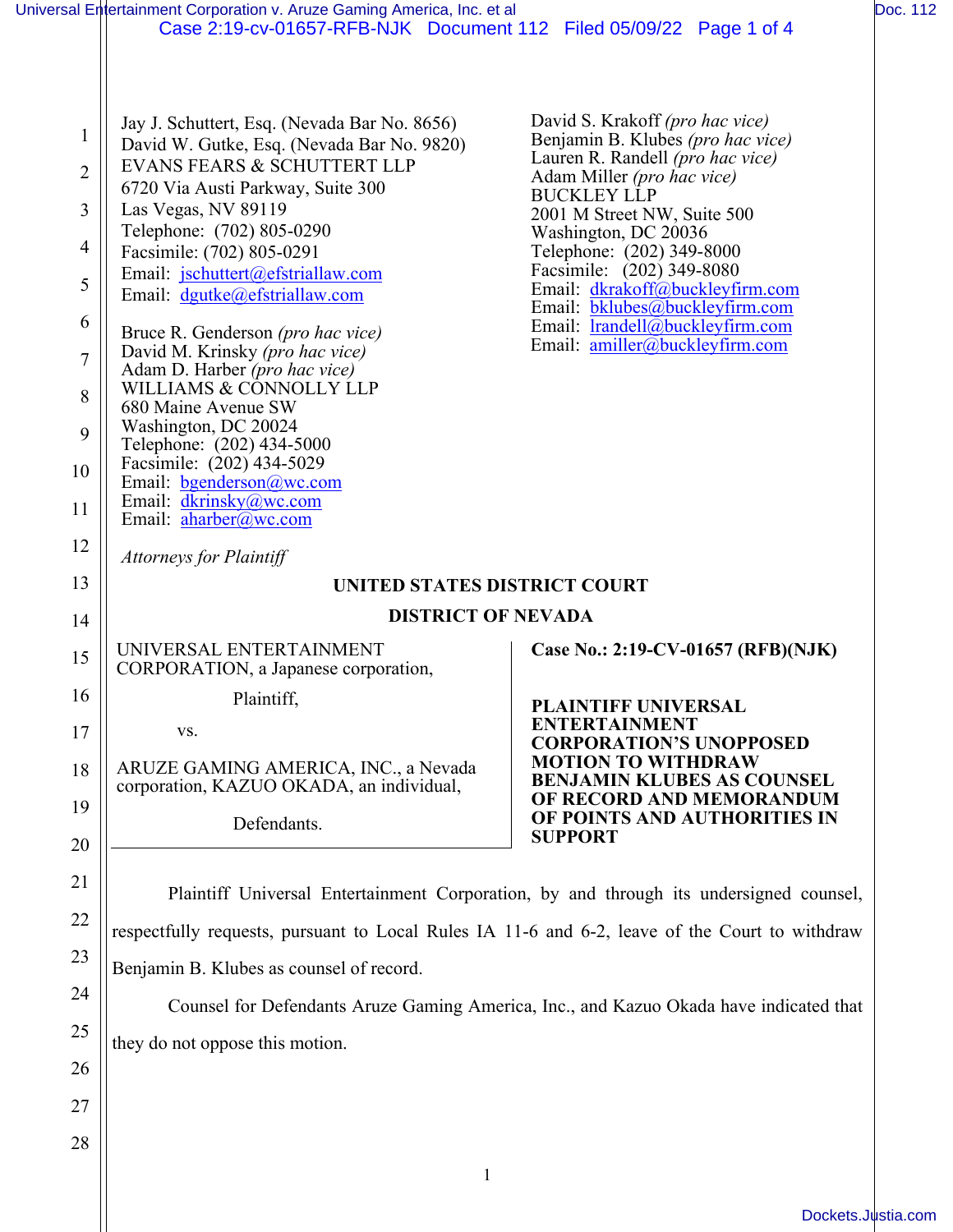## Case 2:19-cv-01657-RFB-NJK Document 112 Filed 05/09/22 Page 2 of 4

1

Dated: May 6, 2022 Respectfully submitted,

| $\overline{2}$<br>3<br>4<br>5<br>6 |            | By: /s/ Jay J. Schuttert<br>Jay J. Schuttert, Esq.<br>Nevada Bar No. 8656<br>David W. Gutke, Esq.<br>Nevada Bar No. 9820<br>EVANS FEARS & SCHUTTERT LLP<br>6720 Via Austi Parkway, Suite 300<br>Las Vegas, Nevada 89119 |
|------------------------------------|------------|-------------------------------------------------------------------------------------------------------------------------------------------------------------------------------------------------------------------------|
| 7                                  |            | David S. Krakoff (pro hac vice)                                                                                                                                                                                         |
| 8                                  |            | Benjamin B. Klubes (pro hac vice)<br>Lauren R. Randell (pro hac vice)<br>Adam Miller (pro hac vice)                                                                                                                     |
| 9                                  |            | <b>BUCKLEY LLP</b><br>2001 M Street NW, Suite 500                                                                                                                                                                       |
| 10                                 |            | Washington, DC 20036                                                                                                                                                                                                    |
| 11<br>12                           |            | Bruce R. Genderson (pro hac vice)<br>David M. Krinsky (pro hac vice)<br>Adam D. Harber (pro hac vice)                                                                                                                   |
| 13                                 |            | WILLIAMS & CONNOLLY LLP<br>680 Maine Avenue SW                                                                                                                                                                          |
| 14                                 |            | Washington, DC 20024                                                                                                                                                                                                    |
| 15                                 |            | <b>Attorneys for Plaintiff</b>                                                                                                                                                                                          |
| 16                                 |            |                                                                                                                                                                                                                         |
| 17                                 |            |                                                                                                                                                                                                                         |
| 18                                 |            |                                                                                                                                                                                                                         |
| 19                                 |            |                                                                                                                                                                                                                         |
| 20                                 |            |                                                                                                                                                                                                                         |
| 21                                 |            |                                                                                                                                                                                                                         |
|                                    |            |                                                                                                                                                                                                                         |
| 22                                 |            |                                                                                                                                                                                                                         |
| 23                                 |            |                                                                                                                                                                                                                         |
| 24                                 |            |                                                                                                                                                                                                                         |
| 25                                 |            |                                                                                                                                                                                                                         |
| 26                                 |            |                                                                                                                                                                                                                         |
| 27                                 |            |                                                                                                                                                                                                                         |
| 28                                 |            |                                                                                                                                                                                                                         |
|                                    | $\sqrt{2}$ |                                                                                                                                                                                                                         |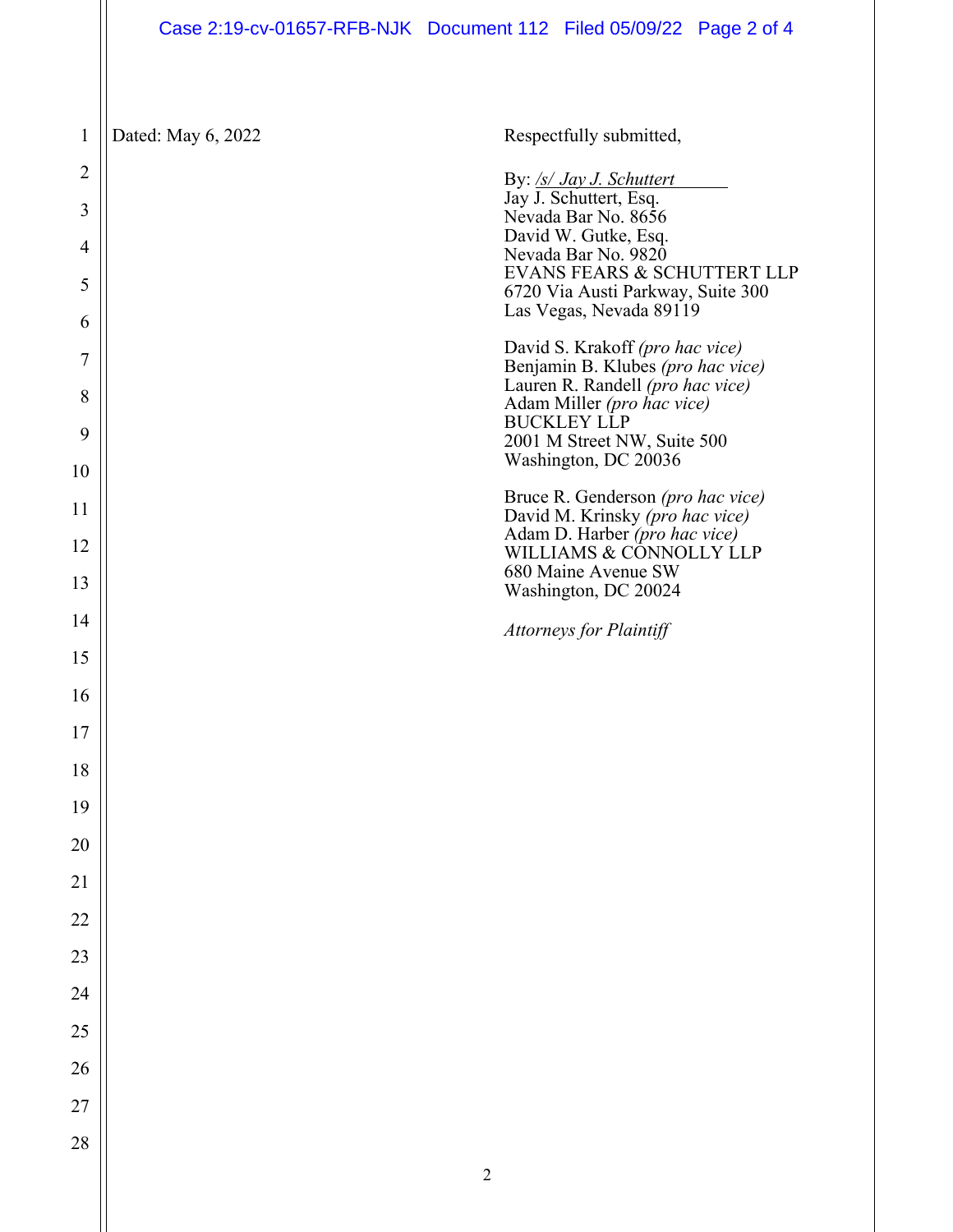28

1

## **MEMORANDUM OF POINTS AND AUTHORITIES**

Local Rule IA 11-6(b) states that: " If an attorney seeks to withdraw after appearing in a case, the attorney must file a motion or stipulation and serve it on the affected client and opposing counsel." Benjamin B. Klubes, who has appeared in this action, will no longer be associated with Buckley LLP, one of the firms representing Universal Entertainment Corporation in this action, after May 6, 2022, and Universal Entertainment Corporation accordingly seeks to withdraw Mr. Klubes as counsel of record.

All parties in this case have received notice of the instant motion and will additionally receive notice of this motion through the CM/ECF system. Counsel for Defendants Aruze Gaming America, Inc., and Kazuo Okada have indicated that they do not oppose this motion.

Additionally, pursuant to Local Rule IA 11-6(d), withdrawal will not cause any delay in the instant proceedings as Universal Entertainment Corporation will continue to be represented in this action by attorneys Jay J. Schuttert and David Gutke of Evans Fears & Schuttert LLP, David S. Krakoff, Lauren R. Randell, and Adam Miller of Buckley LLP, and Bruce R. Genderson, David M. Krinsky, and Adam D. Harber of Williams & Connolly LLP.

Additionally, movant has attached a proposed order and the LR IA 6-2 signature block, whichever the Court chooses to use.

Dated: May 6, 2022

IT IS SO ORDERED. Dated: May 9, 2022 .

.  $\mathscr{U}\subset\mathscr{V}$ Nancy J. Koppe

United States Magistrate Judge

By: */s/ Jay J. Schuttert*  Jay J. Schuttert, Esq. Nevada Bar No. 8656 David W. Gutke, Esq. Nevada Bar No. 9820 EVANS FEARS & SCHUTTERT LLP 6720 Via Austi Parkway, Suite 300 Las Vegas, Nevada 89119 Telephone: (702) 805-0290 Facsimile: (702) 805-0291 Email: jschuttert@efstriallaw.com Email: dgutke@efstriallaw.com

David S. Krakoff *(pro hac vice)*  Benjamin B. Klubes *(pro hac vice)*  Lauren R. Randell *(pro hac vice)*